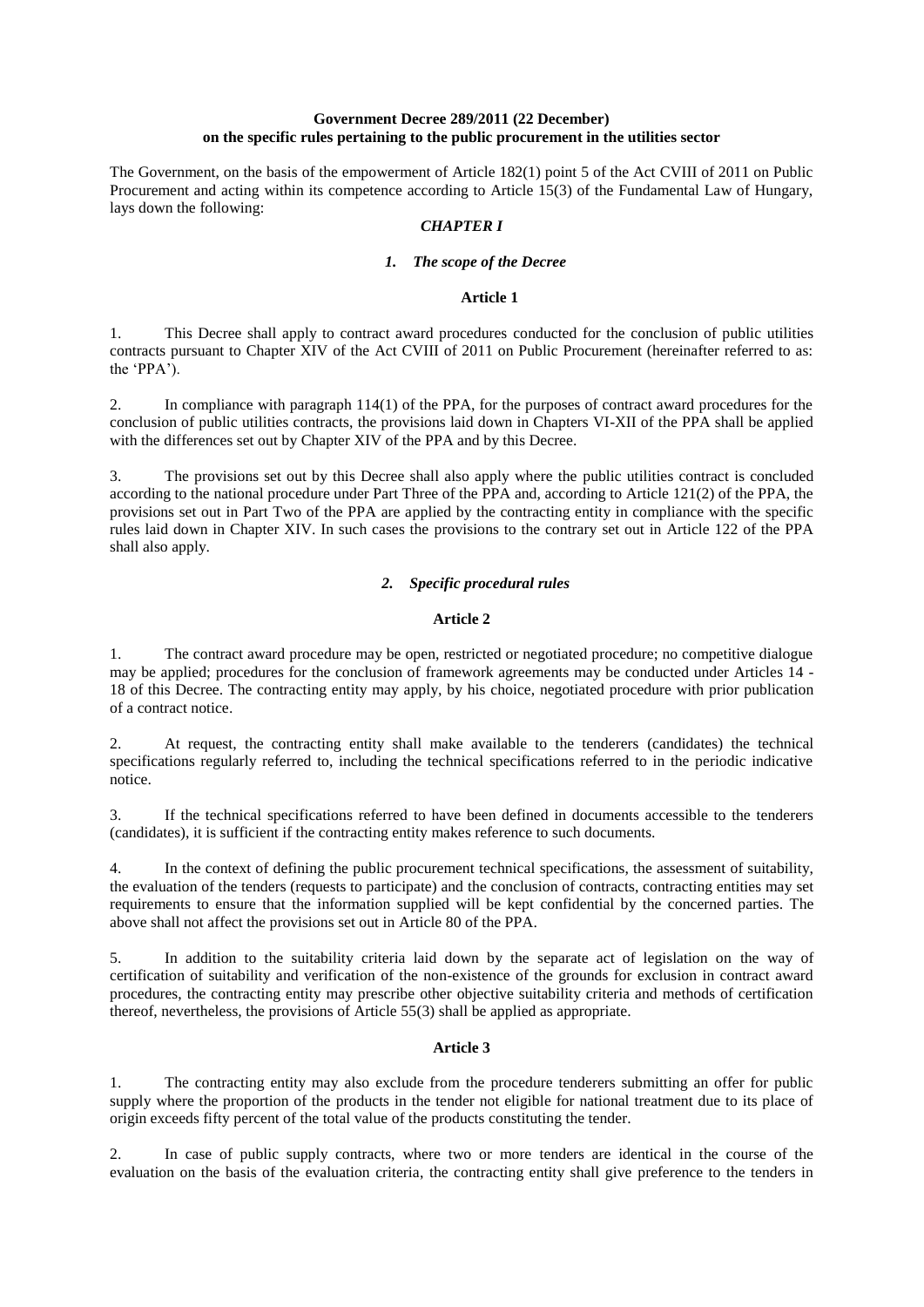case of which the proportion of the goods originating from a country eligible for national treatment exceeds fifty percent of the total value of the products constituting the tender.

3. For the purposes of paragraph 2

(a) preferential tenders shall be deemed identical, if the price difference, as compared to the price of the nonpreferential tender pursuant to paragraph 1, does not exceed three percent,

(b) software used for electronic telecommunications network equipment shall be considered as goods.

4. In the case pursuant to paragraph 2, the contract shall be awarded to the tenderer submitting the preferential tender, and if there are several tenders subject to preferential treatment, the contract shall be awarded to the tenderer quoting lower price. In the event of identical prices, the contract shall be awarded to the tenderer submitting the tender which received higher score for the constituent factor (among the constituent factors for which it was given a different score) with the largest weight, pursuant to Article 72(2) of the PPA.

5. Paragraph 2 shall not be applied by contracting entities, where the preference of a tender would oblige the contracting entity to purchase equipment having technical characteristics different from those of existing equipment, or such a purchase would result in incompatibility, technical difficulties in operation and maintenance, or disproportionate costs.

### *3. Open procedures*

#### **Article 4**

If the contracting entity had dispatched a periodic indicative information notice at least fifty-two days but no more than twelve months prior to the dispatch of the contract notice, which also contained the data available at the dispatch of the periodic indicative notice according to the standard form of the periodic indicative notice, the time limit for submission of tenders may be shorter than forty-five days, in open procedures. In such case, the time limit for submission of tenders shall not be shorter than twenty-nine days as of the day of the dispatch of the notice containing the contract notice, except in the case of urgency, where the time limit may be shortened to twenty-two days. The time limit for submission of tenders, which shall be at least forty-five, twenty-nine or twenty-two days, may be shortened under Article 83(6).

#### *4. Restricted and negotiated procedures*

#### **Article 5**

1. In restricted and negotiated procedures with prior publication of a contract notice, the time limit for request to participate may not be shorter than a period of thirty days as of the date of dispatch of the notice for invitation to participate, and it shall not be shorter than fifteen days in cases of urgency either. Article 85(2) of the PPA (the accelerated procedure) may not be applied.

2. The time limit for submission of tenders may be set by mutual agreement between the contracting entity and the candidates qualified suitable, provided that all the candidates have equal amount of time to prepare and submit their tenders.

3. Where in accordance with paragraph 2 the contracting entity and the candidates qualified suitable , may not reach agreement on the time limit for submission of tenders, the contracting entity shall fix the time limit, which shall, as a general rule, not be less than twenty-four days as of the date of dispatch of the invitation to tender. In cases of urgency, the time limit for submission of tenders may be reduced to ten days, provided that the invitation to tender is communicated by fax or by electronic means.

4. The period of twenty-four days for the time limit for submission of tenders, as prescribed in paragraph 3, may be shortened by not more than five days by the contracting entity, provided that the contracting entity has offered free and full direct access to the documentation by electronic means for the tenderers as of the date of publication of the notice concerning the invitation to participate, and disclosed the accessibility data in that notice.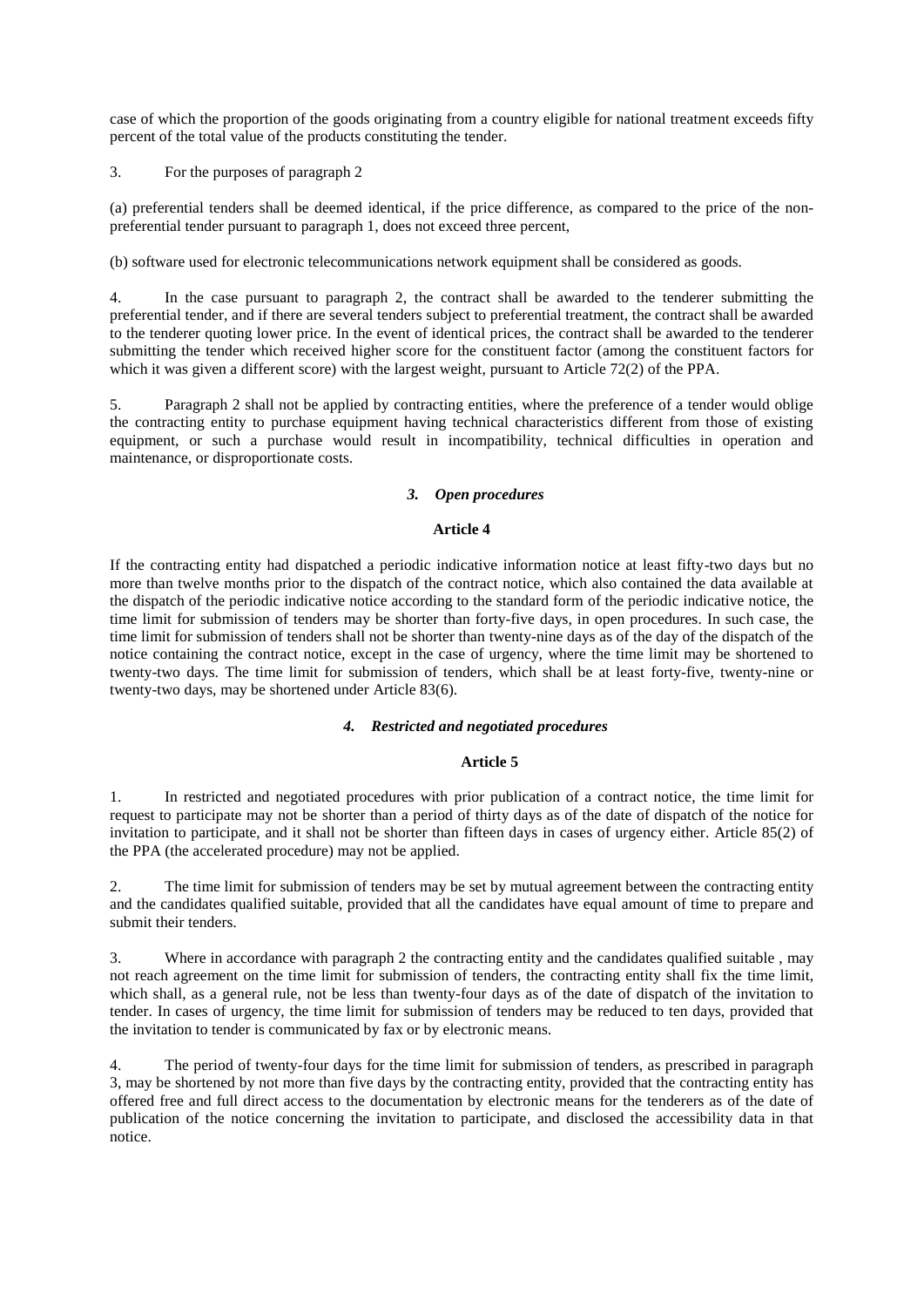5. However, in the mutual agreement according to paragraph 2, the contracting entity and the candidates qualified suitable may set a time limit shorter than ten days.

## **Article 6**

1. A periodic indicative notice may be applied to announce both a restricted and a negotiated procedure, excluding the negotiated procedure without prior publication of a contract notice (restricted or negotiated procedure with the publication of a periodic indicative notice). In such case the periodic indicative notice shall be drawn up and published with the contents according to the standard form specified in the separate act of legislation on the standard form of notices and certain content elements thereof, and it shall include the time limit for the submission of the written statement expressing interest (hereinafter referred to as: 'declaration of intention') and the planned starting date of the procedure (procedures).

2. In the case specified in paragraph 1, instead of publishing the notice concerning the invitation to participate launching the restricted procedure and the negotiated procedure with prior publication of a contract notice, the contracting entity shall send the invitation to participate directly, simultaneously (hereinafter referred to as: 'direct invitation to participate') to the economic operators which have submitted their declaration of intention within the set time limit and shall invite them to confirm their declaration of intention.

3. The direct invitations to participate shall be sent within twelve months after the publication of the periodic indicative notice at the latest. Restricted and negotiated procedures shall be launched by sending out the direct invitations to participate.

4. The contracting entity shall not be bound to start the procedure if, after the publication of the periodic indicative notice, due to unforeseeable and unavoidable reasons beyond its control, such material circumstances arise, which make the contracting entity incapable of concluding or performing the contract. In such cases the contracting entity shall immediately inform in writing the entities submitting declarations of intention and the Public Procurement Authority.

5. The provisions set out in Article 38(3)-(4) of the PPA concerning the invitation to participate (notice launching the procedure) shall be applied accordingly to the contents of the direct invitation to participate, noting that it shall also contain a reference to the published periodic indicative notice and the date of publication thereof, as well as the date of dispatching the direct invitations to participate. The reference to the published periodic indicative notice and the date of publication thereof shall also be included in the invitation to tender.

6. The minimum time limit for participation, specified in Article 5(1), shall be counted from the date of dispatching the direct invitation to participate.

7. The time limit for submission of tenders may only be shortened by the contracting entity according to Article 5(4), if the contracting entity has offered free and full direct access to the tender documentation by electronic means for the tenderers as of the date of publication of the periodic indicative notice, and has defined the internet address at which this documentation is accessible in the text of the notice.

## **Article 7**

1. Restricted and negotiated procedures – excluding negotiated procedures without prior publication of a contract notice - may also be published by means of pre-qualification notices (restricted or negotiated procedure advertised by means of a pre-qualification notice).

2. If the contracting entity announced the procedure by means of a pre-qualification notice, instead of publication of the invitation to participate launching the restricted procedure or negotiated procedure with prior publication of a contract notice, the contracting entity shall send a direct invitation to participate to economic operators included in the prequalification list (hereinafter referred to as: the 'list') (Article 8). The restricted or negotiated procedure announced by means of a pre-qualification notice shall be launched by sending the direct invitations to participate.

3. In such procedures the contracting entity may only invite the candidates included in the prequalification list to submit their request to participate. The contracting entity shall send the direct invitation to participate to all pre-qualified candidates, except where the list has been made broken down by the subject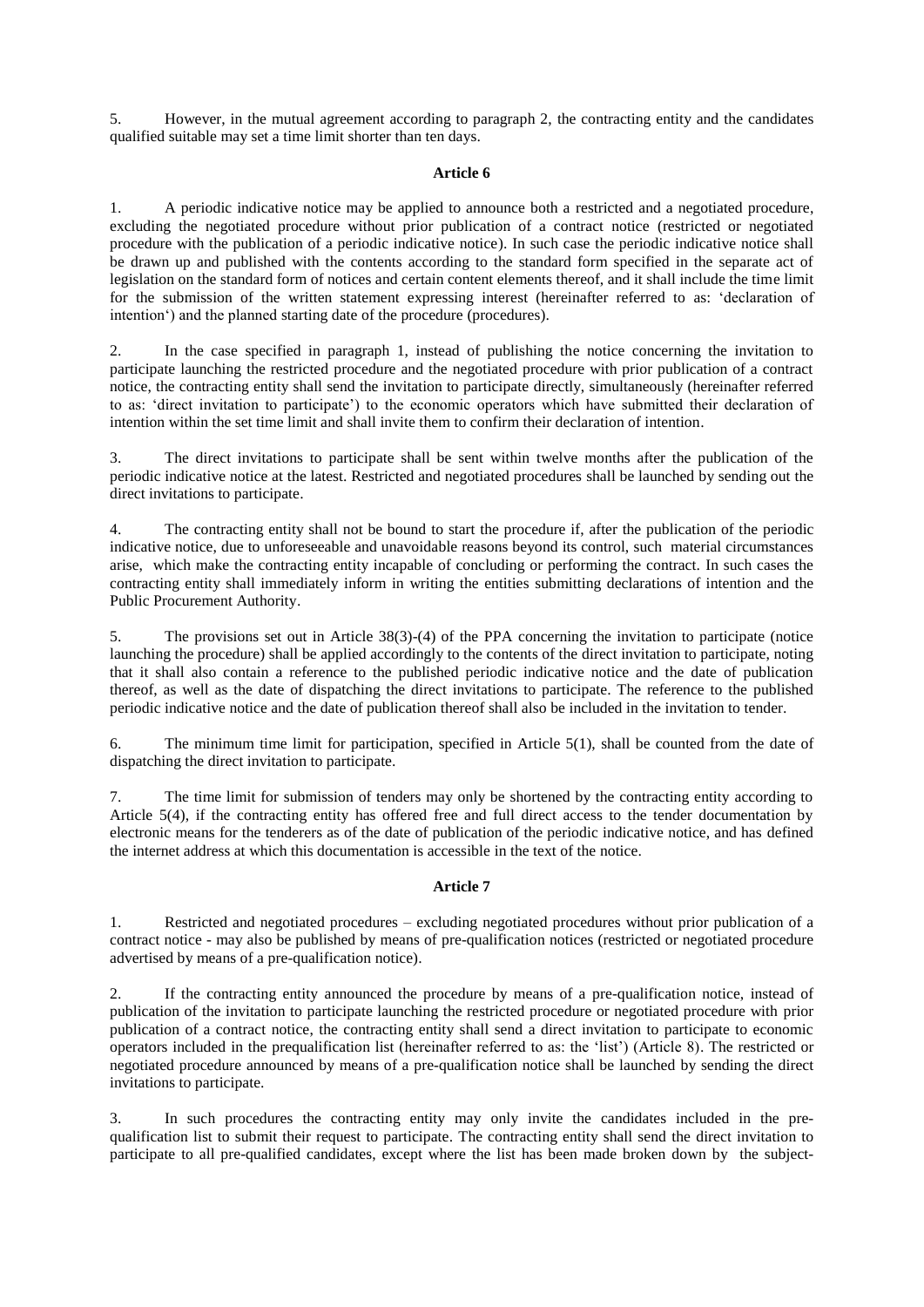matter of the public procurement or its subgroup. In such cases only those pre-qualified candidates shall be invited to participate, which are in the appropriate category.

4. The contracting entity shall not be required to launch the procedure according to the announced prequalification notice if, after the publication of the notice – due to unforeseeable and unavoidable reasons beyond its control – such material circumstances arise, which make the contracting entity incapable of concluding or performing the contract. In such cases the contracting entity shall immediately notify in writing the pre-qualified candidates and the Public Procurement Authority.

5. The contracting entity may apply another type of procedure to be launched with the prior publication of a contract notice to the public procurement specified in the pre-qualification procedure in particular where the number of pre-qualified candidates does not ensure genuine competition. In such cases the contracting entity shall refer to this fact in the new notice and shall inform the pre-qualified candidates simultaneously and in writing of the publication of the new notice immediately after the publication.

6. The provisions set out in Article 38(3)-(4) of the PPA concerning the invitation to participate (the notice launching the procedure) shall be applied accordingly to the contents of the direct invitation to participate, noting that it shall also contain a reference to the published pre-qualification notice and the date of publication thereof, as well as the date of dispatching the direct invitations to participate. The reference to the pre-qualification notice and the date of publication thereof shall also be included in the invitation to tender.

7. Contrary to the provisions set out in Article 38(3)(k) and (l), the direct invitations to participate shall include the following:

(a) if needed, the list of certificates, statements and documents to be enclosed with the application which certify that the pre-qualified candidate is not subject to the grounds for exclusion – pursuant to the pre-qualification criteria - in the participation phase either;

(b) if necessary, suitability criteria concerning the fulfilment of the contract in question, more stringent than the pre-qualification criteria;

8. Contrary to the provision set out in Article 5, the time limit to submit requests to participate shall not be shorter than thirty-seven days as of the sending of the direct invitation to participate as a general rule. The time limit to participate may exceptionally be shortened to twenty-two days in case of extraordinary urgency, or to fifteen days in case the invitations were sent via fax or electronically.

9. The time limit for submission of tenders may only be shortened by the contracting entity according to Article 5(4), if the contracting entity has offered free and full direct access to the tender documentation by electronic means for the tenderers as of the date of publication of the pre-qualification notice, and has specified in the text of the notice the internet address at which this documentation is accessible.

10. Pre-qualified candidates may submit a joint request to participate and may also submit a joint tender.

11. Article 87(1)(d) and Article 91(1)(d) of the PPA shall not apply.

## *5. The pre-qualification system which may be established by the contracting entities*

## **Article 8**

1. The contracting entity may set up and operate a system for the candidates' pre-qualification, aiming a preliminary selection of those entitled to participate in restricted and negotiated procedures for certain specified procurements.

2. The pre-qualification notice shall be drawn up and published according to a standard form specified in a separate act of legislation and shall contain in particular the purpose of the pre-qualification system, the duration thereof, the description of the subject-matter of the public procurements planned for the relevant period of time, the criteria of pre-qualification and the means of certification or a summing description thereof.

3. If the duration of the pre-qualification system exceeds three years, the pre-qualification notice shall be published annually. If the duration is shorter, the first notice is sufficient.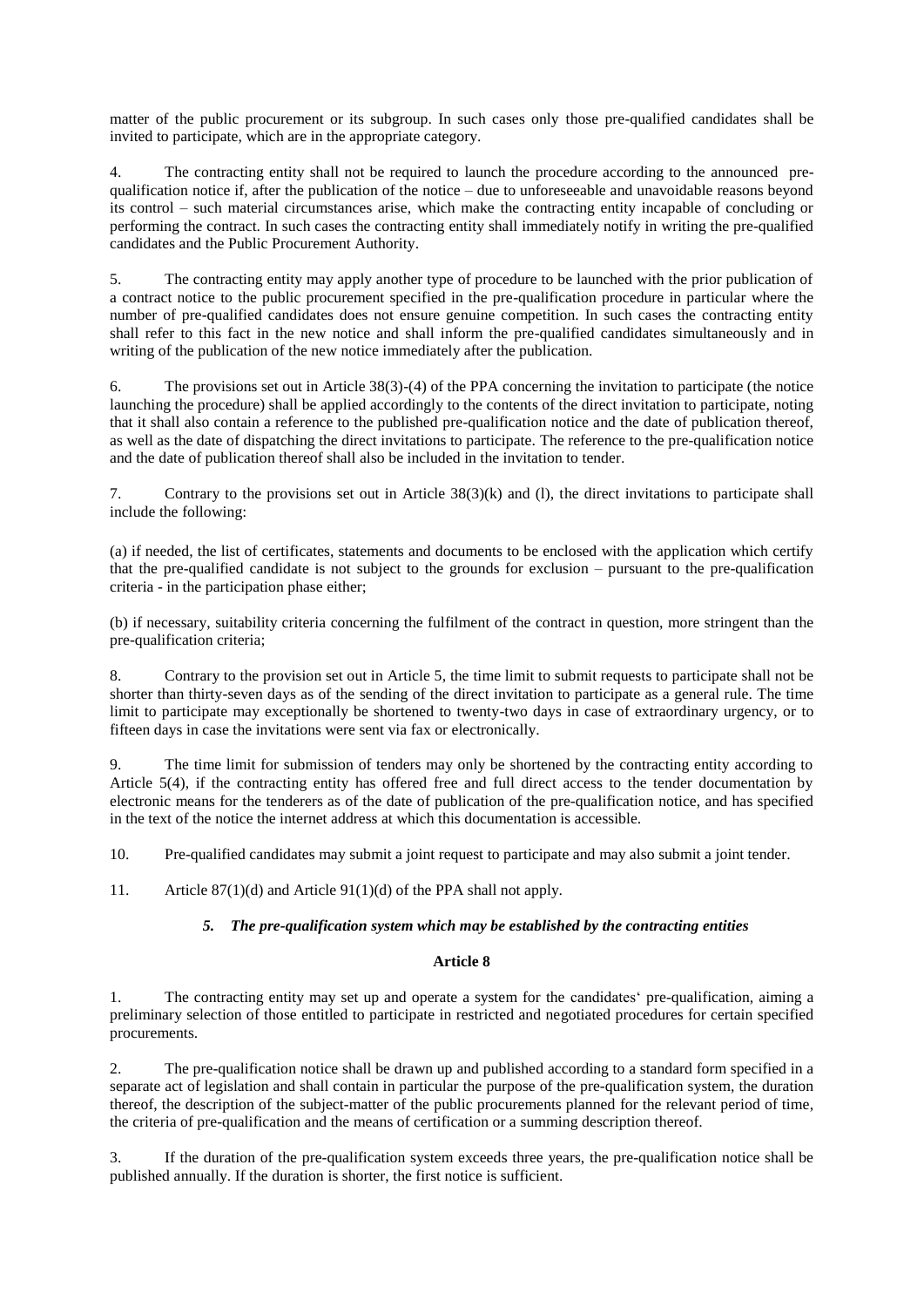4. The contracting entity shall ensure for the concerned parties, that it is possible to apply for prequalification at any time after the publication of the pre-qualification notice and during the entire time of operation of the system.

5. The contracting entity – in accordance with the legislative measures pertaining to the public procurement technical specifications – shall specify the details of the pre-qualification system's operation, the criteria of pre-qualification and the means of certification thereof. The pre-qualification system may comprise different degrees of qualification.

6. If needed, the contracting entity may review and modify the rules on the operation of the prequalification system, the qualification criteria and the means of certification thereof.

7. The contracting entity shall keep a list of the pre-qualified candidates. The list may be prepared in a breakdown of the subject-matter of public procurement or its subgroup. The list shall include at least the name and address (contact details) of the pre-qualified candidate and the date of its inclusion in the list. The data of the list shall be made public, except in case of personal data. Public data of the list shall be published by the contracting entity on its homepage.

#### **Article 9**

1. In compliance with the provisions set out in Chapter IX of the PPA, pursuant to the separate act of legislation on the way of certification of suitability and verification of the non-existence of the grounds for exclusion in contract award procedures, the contracting entity shall specify the conditions of inclusion in the candidates' list (hereinafter referred to as: the 'pre-qualification criteria') and the means of certification thereof, noting that a simple statement may be accepted where the way of certification is the submission of a statement and in the case specified in Article  $57(1)(e)$  of the PPA; in addition, other objective pre-qualification criteria and means of certification thereof may also be required, but the provisions of Article 55(3) shall be complied with. The contracting entity shall have the right to choose from the criteria and the ways of certification pursuant to Chapter IX of the PPA and the separate act of legislation on the way of certification of suitability and verification of the non-existence of the grounds for exclusion in contract award procedures.

2. In the course of setting of the pre-qualification criteria, candidates shall not be discriminated on the basis of their seat or place of establishment, nor by setting any administrative, financial or technical requirements which are only valid in the case of certain candidates. Contracting entities shall not require such certificates from the candidates which are already available. .

3. The contracting entity shall prepare pre-qualification documentation in which it shall in particular specify the details defined in Article 8(5), and the time limit for the assessment of pre-qualification applications. The time limit for the assessment shall not be longer than six months. If the assessment is expected to last longer than four months, the contracting entity shall inform the candidates on the grounds of the longer assessment period and the expected date of the assessment of their application, within two months following the submission of the pre-qualification application.

4. Where a contracting entity accepts – considering the pre-qualification criteria – the pre-qualification system of another contracting entity as equivalent to its own, it shall indicate this fact, give the name and address and state the acceptance of the pre-qualification of the other contracting entity in the pre-qualification documentation.

5. The contracting entity shall provide for the availability of the pre-qualification documentation as of the publication of the pre-qualification notice. If a candidate asks for the pre-qualification documentation to be sent to it, the contracting entity or the organisation designated by it shall grant such a request within two business days as of receipt of such request. The pre-qualification documentation shall also be sent, if requested, to the Public Procurement Authority.

6. If the contracting entity modifies the rules of the pre-qualification system or the pre-qualification criteria and the means of certification thereof, it shall publish a new pre-qualification notice and inform simultaneously and directly in writing those candidates that have already been included in the pre-qualification list and those, who have submitted a pre-qualification application.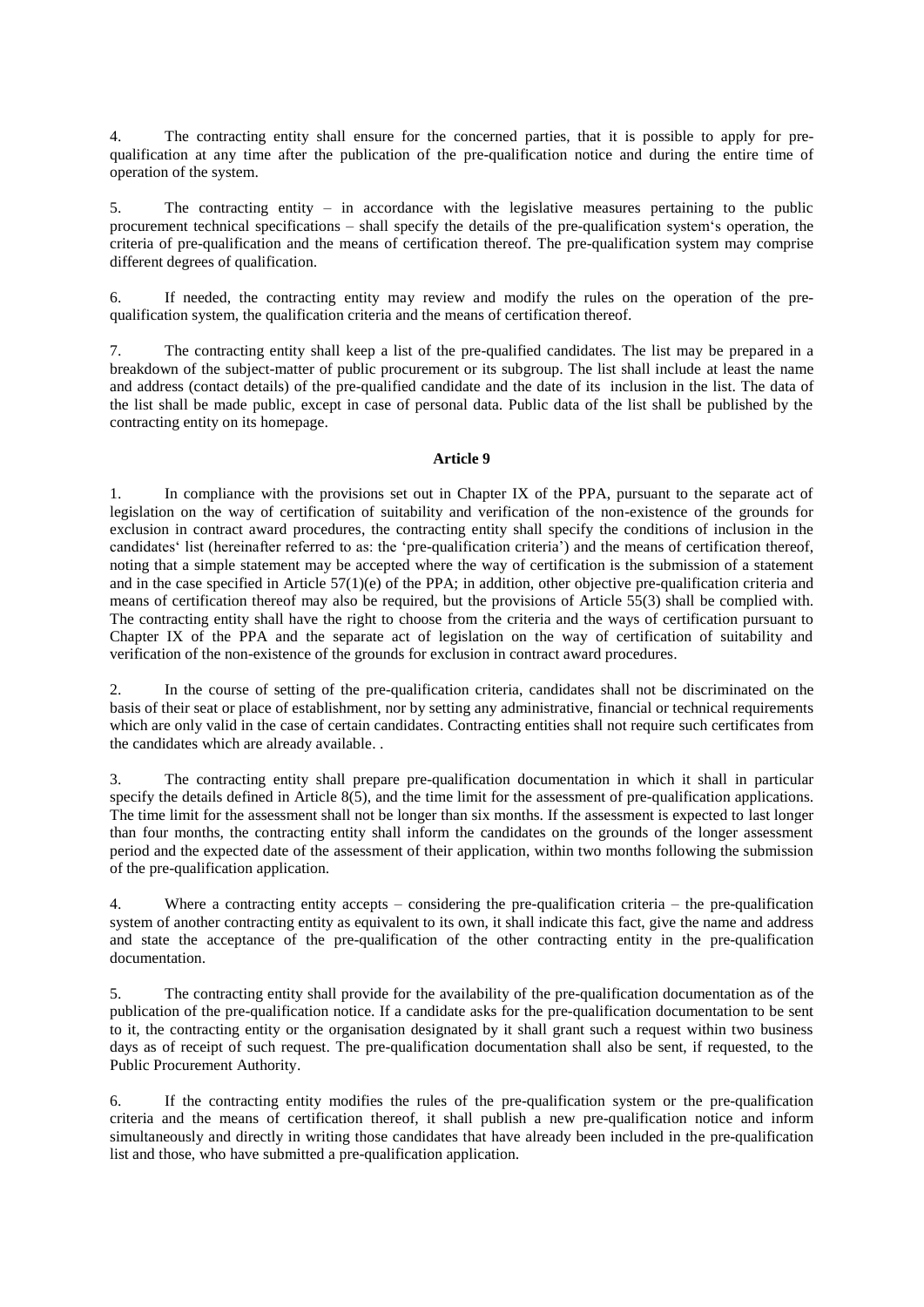#### **Article 10**

1. Candidates may ask for their pre-qualification and registration on the pre-qualification list at any time, presenting the data and facts specified in the pre-qualification documentation and the attachment of the necessary certificates, statements and other documents.

2. The pre-qualification applications and the candidates' pre-qualification shall be assessed solely on the basis of the defined pre-qualification criteria.

3. If a pre-qualification application is incomplete, the candidate shall be informed of the deficiencies and invited to supply missing information.

4. The contracting entity shall inform the candidate of its decision after the assessment of the application as soon as possible, but not later than 15 days after the decision and, if the application is rejected, on the grounds of the refusal as well.

5. If the contracting entity modifies the pre-qualification criteria, those candidates already registered on the pre-qualification list shall also duly certify their compliance with the new or modified pre-qualification criterion. The pre-qualified candidates shall be invited to do so in the course of the provision of information according to Article 9(6). As for submitted applications under assessment, the contracting entity shall ask the candidates to provide further information needed for the modification of the application.

6. In case any change occur in the pre-qualification data or circumstances of a pre-qualified candidate, he shall notify the contracting entity thereof immediately, but not later than within five business days following the occurrence of such changes. If the modification results in some pre-qualified candidates' failure to comply with the new criteria, the contracting entity shall remove them from the list.

7. The contracting entity may initiate removal of the candidates from the pre-qualification list at its own discretion, if according to available data such candidates do not comply with the pre-qualification criteria.

8. At least 15 days before the removal from the pre-qualification list, the contracting entity shall inform in writing the pre-qualified candidates concerned and specify the grounds of the decision. The pre-qualified candidates concerned shall make their comments in writing to the contracting entity within the time limit specified by the contracting entity.

9. The candidates are entitled to legal remedy against the rejection of their applications for prequalification and against their removal from the list. The candidate concerned may initiate the procedure of the Public Procurement Arbitration Boa rd.

## *6. Negotiated procedure without prior publication of a contract notice*

# **Article 11**

1. The contracting entity may apply a negotiated procedure without prior publication of a contract notice, where

(a) the lack of success of the contract award procedure according to Chapter XIV of the PPA is due to the fact that neither requests to participate nor tenders have been submitted, provided that the terms of the invitation and the documentation have not changed substantially;

(b) for technical or artistic reasons, or for reasons connected with the protection of exclusive rights the contract may only be concluded with a specific organisation, person;

(c) the procurement is required solely for the purpose of research, tests, education or development; this case shall not apply to instances where profit is intended to be made or where the costs of research and development are covered and the latter shall not jeopardise future procurement procedures of the same purpose;

(d) the contract is concluded on the basis of a framework agreement under a procedure pursuant to Chapter XIV of the PPA;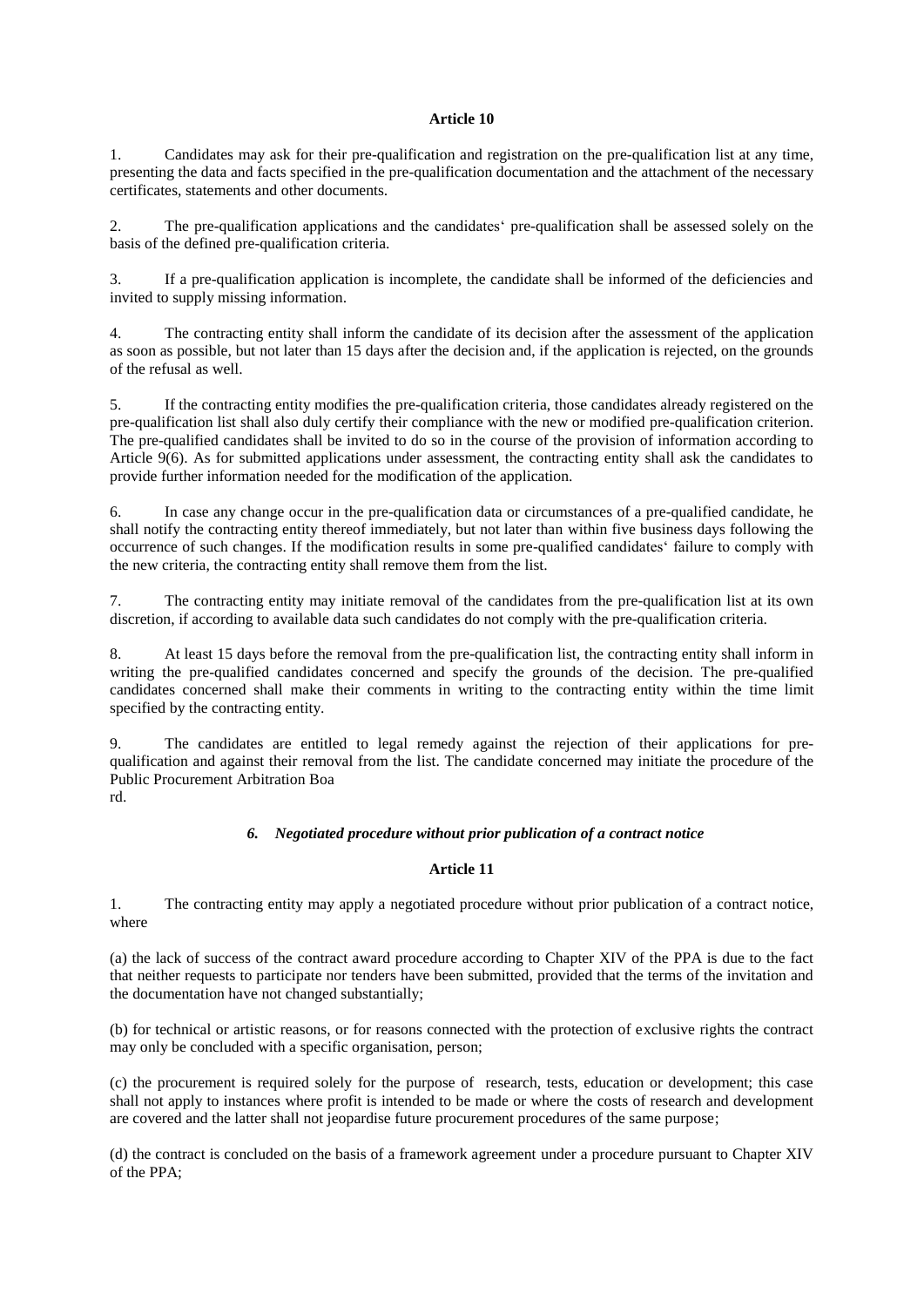(e) it is strictly necessary by reasons of extreme urgency brought about by events unforeseeable to the contracting entity and the time limits laid down for procedures under this Decree may not be kept; however, the circumstances invoked to justify extreme urgency shall not be attributable to the negligence of the contracting entity.

2. Furthermore, the contracting entity may apply a negotiated procedure without prior publication of a contract notice for public supply contracts, if

(a) in the course of partial replacement or upgrading of previously procured supplies, the contract is concluded with the original winning tenderer, and the replacement of the original winning tenderer would result in the procurement of technically incompatible supplies or disproportionate technical difficulties in the operation and maintenance;

(b) the supplies quoted and purchased on a commodity market;

(c) the exceptionally favourable conditions of the procurement are offered for only a short period of time and the consideration is well below the market prices, and these favourable conditions would be lost in another type of procedure;

(d) the supplies are purchased under exceptionally favourable conditions in the course of liquidation, dissolution, judicial enforcement proceedings or through a similar procedure under the personal right of the organisation concerned.

3. Furthermore, the contracting entity may apply a negotiated procedure without prior publication of a contract notice for the public works or services, if the performance of a previous public works contract or public services contract requires the procurement of supplementary works or services because of unforeseeable conditions not specified in the previous contract, provided that, due to technical or economic reasons, the separation of the supplementary works or services from the previous contract would cause considerable difficulties for the contracting entity or, although the supplementary works or services could be separated but are strictly necessary for the performance of the original works or services.

4. Furthermore, the contracting entity may apply a negotiated procedure without prior publication of a contract notice for public works contracts, if the contract is concluded by the same contracting entity with the previous winning tenderer for new public works identical or similar to the original one, provided that the new public works is line with the original project for which the contract was concluded in the course of a procedure under this Decree and the contracting entity has indicated in the notice launching or publishing the original procedure that it may resort to a procedure without prior publication of a contract notice and the estimated value of the new public works was taken into account in the specification of the estimated value of the original works (from the point of view of reaching the EU threshold).

5. Furthermore, the contracting entity may apply a negotiated procedure without prior publication of a contract notice for public services contracts, if the contract is awarded after a design contest procedure - pursuant to a separate act of legislation on the rules pertaining to design contests – linked to the contracting entity's public utility activity, and the contract shall be concluded with the winner or, on the basis of the jury's recommendation, one of the winners (prize winners) of that design contest; in the latter case all the candidates (tenderers) recommended by the jury in the design contest procedure shall be invited to the negotiations.

# **Article 12**

1. Negotiated procedures without prior publication of a contract notice shall start with the sending of an invitation for submission of tenders, except in cases specified in Article 11(2)(b) and (d). In cases pursuant to Article  $11(1)(e)$ , where no invitation to tender may be drawn up, the contracting entity shall send an invitation to negotiation prior to the negotiation.

2. The Public Procurement Arbitration Board shall be notified of the starting of the procedure pursuant to Article 13(2). On the launching date of negotiated procedures specified in Article 11(2)(b) and (d), an information note stating the reasons for the use of negotiated procedure and, in cases according to Article  $11(2)(d)$ , the name and address of the organisation concerned shall be submitted by the contracting entity without delay via fax or electronically to the Public Procurement Arbitration Board.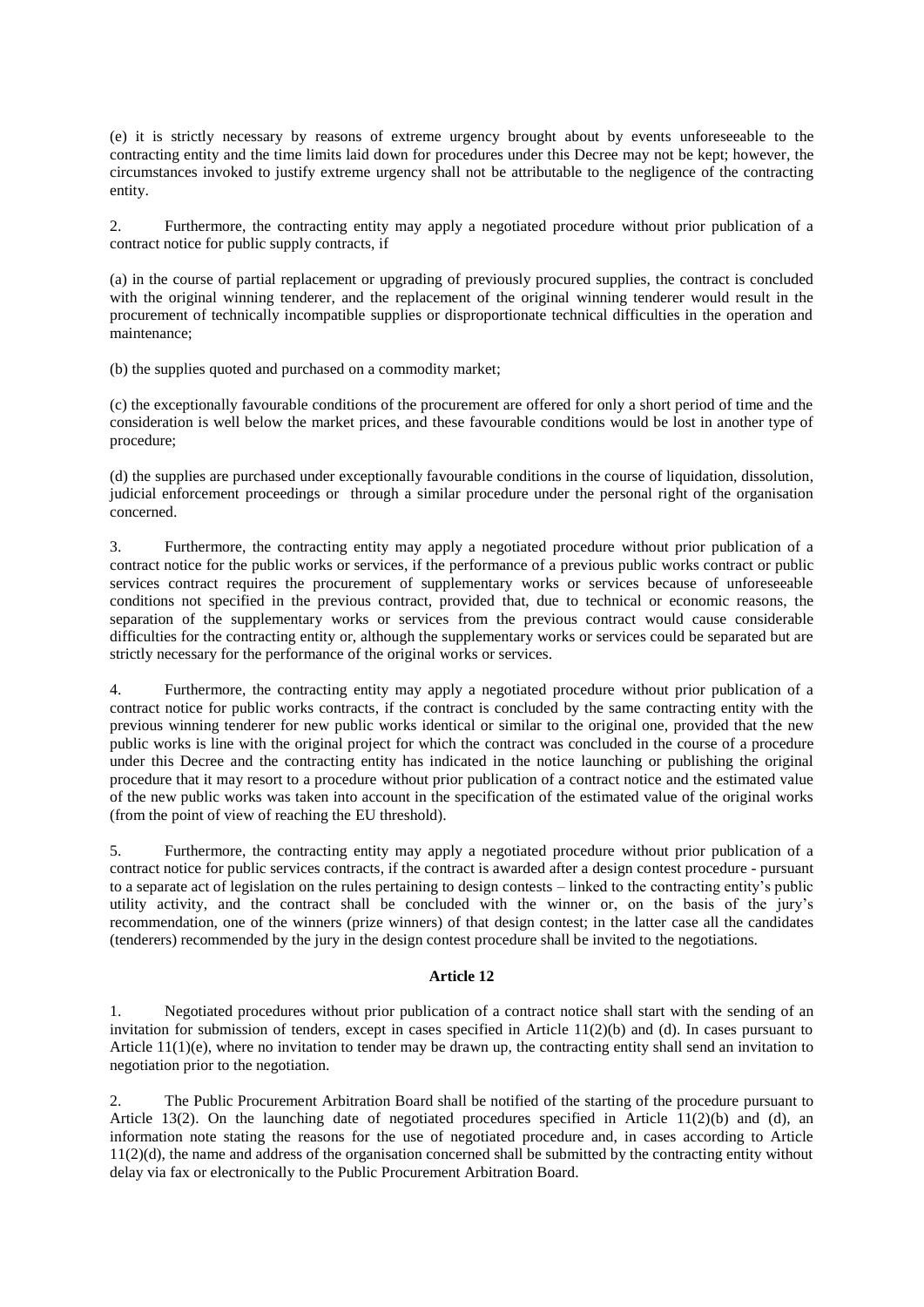3. In case of negotiated procedures under Article  $11(1)(a)$  and (c), and if it may be reasonably ensured in a situation resulting in extreme urgency in the case of application of Article  $11(1)(e)$ , the contracting entity shall, if possible, send an invitation to tender to at least three tenderers.

4. The time limit for submission of tenders shall be set in such a way as to ensure sufficient amount of time to prepare suitable tenders.

5. In the case of negotiated procedures according to Article 11(5), the only evaluation criterion of tenders shall be the selection of the most economically advantageous tender.

6. Negotiated procedures according to Article 11(1)(e) shall be governed by Article 99 of the PPA.

# **Article 13**

1. In a negotiated procedure under Article 11(2)(c), the contracting entity shall send the invitation to tender via fax or e-mail immediately after being informed of the favourable conditions to the tenderer offering the favourable conditions and, if possible, to at least two other tenderers. The negotiations shall be conducted during the validity of the favourable conditions and the contract shall be concluded with the winner in writing, contrary to the stipulations pertaining to the standstill period.

2. The Public Procurement Arbitration Board shall be immediately informed via fax or e-mail of the launching of the procedure. The provision of information shall be made in accordance with Article 100(1) of the PPA, applied as appropriate.

3. The contracting entity shall also retain the document offering the favourable conditions, according to Article 34(2) of the PPA.

### *7. Framework agreements*

#### **Article 14**

1. For the purposes of conclusion of a framework agreement, the contracting entity (entities) shall apply an open procedure specified in this Decree or a restricted or negotiated procedure specified in this Decree. The rules set out in Articles 108-110 of the PPA concerning framework agreements shall not apply to the framework agreements.

2. Under the framework agreement concluded in accordance with paragraph 1, the contracting entity may resort to one or more negotiated procedures without prior publication of a contract notice, in order to implement the public procurement (procurements) in question. The provisions of this Decree which set out different rules concerning negotiated procedures without prior publication of a contract notice shall apply to this second phase of the procedure accordingly, in compliance with the provisions set out in this Decree concerning framework agreements.

#### **Article 15**

1. The contracting entity shall specify in the notice starting the contract award procedure aimed at the conclusion of the framework agreement or in the direct invitations to participate the range of those submitting the most advantageous tenders according to one of the evaluation criteria, which range shall be the upper limit of the number of tenderers with whom a framework agreement will be concluded. The range shall correspond to the subject-matter of the procurement and the specific conditions of the procedure and shall ensure genuine competition in any case. The range shall include at least three tenderers.

2. In such procedures, Article 72(2)-(4) may not be applied to the evaluation of identical tenders. If there are more identical tenders at the upper limit of the range of those submitting the most advantageous tenders, the framework agreement shall be concluded with all such tenderers.

3. Framework agreements shall include the substantial conditions of contracts to be concluded within a specified period of time under such framework agreements, in particular the subject-matter of the procurements, the amount of consideration and, if possible, the planned quantity of procurements.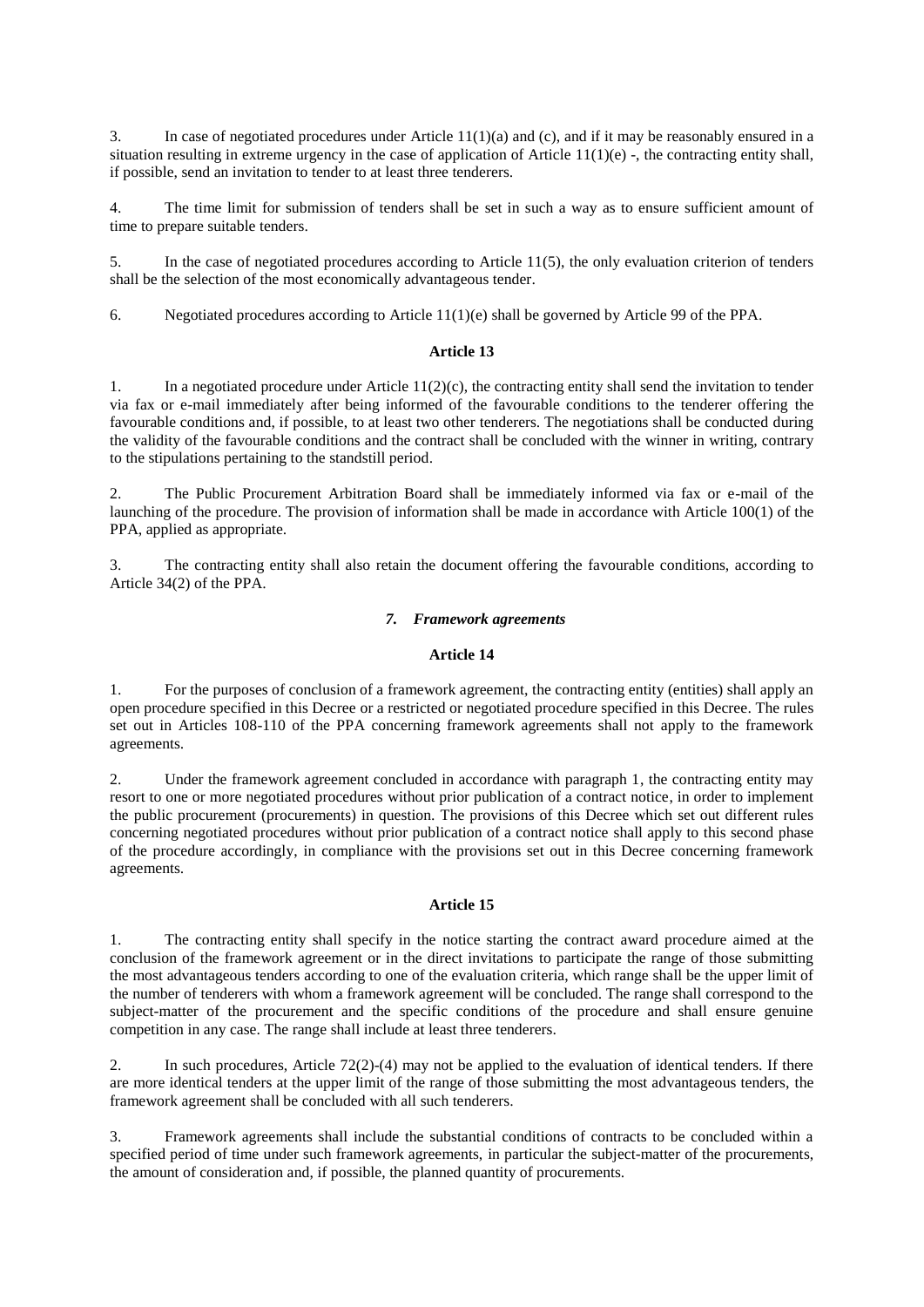#### **Article 16**

1. Negotiated procedures without prior publication of a contract notice shall be started by sending out in writing the invitation to tender to the tenderer, or to all tenderers at the same time, who have entered into the framework agreement. No other tenderer may be involved in the procedure.

2. The contracting entity shall not be bound to start the negotiated procedure without prior publication of a contract notice if, after concluding the framework agreement – due to unforeseeable and unavoidable reasons beyond its control –, material circumstances arise that render it unable to conclude the contract (contracts) or to perform the contract once concluded. In such cases the contracting entity shall immediately notify in writing the tenderers who entered into the framework agreement and the Public Procurement Authority.

3. The contracting entity may use another type of procedure - pursuant to this Decree - to be started with a notice to the implementation of the public procurement specified in the framework agreement, in particular for framework agreements concluded for several years or, if the number of tenderers who entered into the framework agreement does not ensure genuine competition. In such cases the contracting entity shall refer to this fact in the new notice and shall inform the tenderers participating in the framework agreement at the same time and in writing of the publication of the new notice, immediately after the publication.

#### **Article 17**

1. The invitation to tender shall include the following:

(a) name, address, phone and fax number (e-mail) of the contracting entity;

(b) reference to the notice launching or publishing the first part of the framework agreement and the day of publishing;

(c) reference to the concluded framework agreement;

(d) the method, place and financial conditions of receiving the documentation, if such documentation has been prepared by the contracting entity and provided it has not been sent together with the invitation to tender;

(e) the subject-matter and quantity of the public procurement in question;

(f) the specification of the contract;

(g) the term of the contract or the time limit for performance;

(h) the place of performance;

(i) the conditions for the payment of the consideration or reference to the relevant acts of legislation;

(j) the evaluation criteria of tenders;

(k) the time limit for submission of tenders, the address the tenders are to be sent to and, where the tenders may be submitted in another language in addition to the Hungarian, an indication to this effect;

(l) the place and time of the opening of tenders, the persons entitled to attend the opening of tenders;

(m) the process of the negotiations and the related fundamental rules specified by the contracting entity, and the date of the first negotiation;

(n) the date of sending the invitation to tender.

2. In the negotiated procedure without prior publication of a contract notice conducted on the basis of a framework agreement, the contracting entity shall not verify that the tenderers participating in the framework agreement are suitable for the performance of the contract and that any of the grounds for exclusion exist.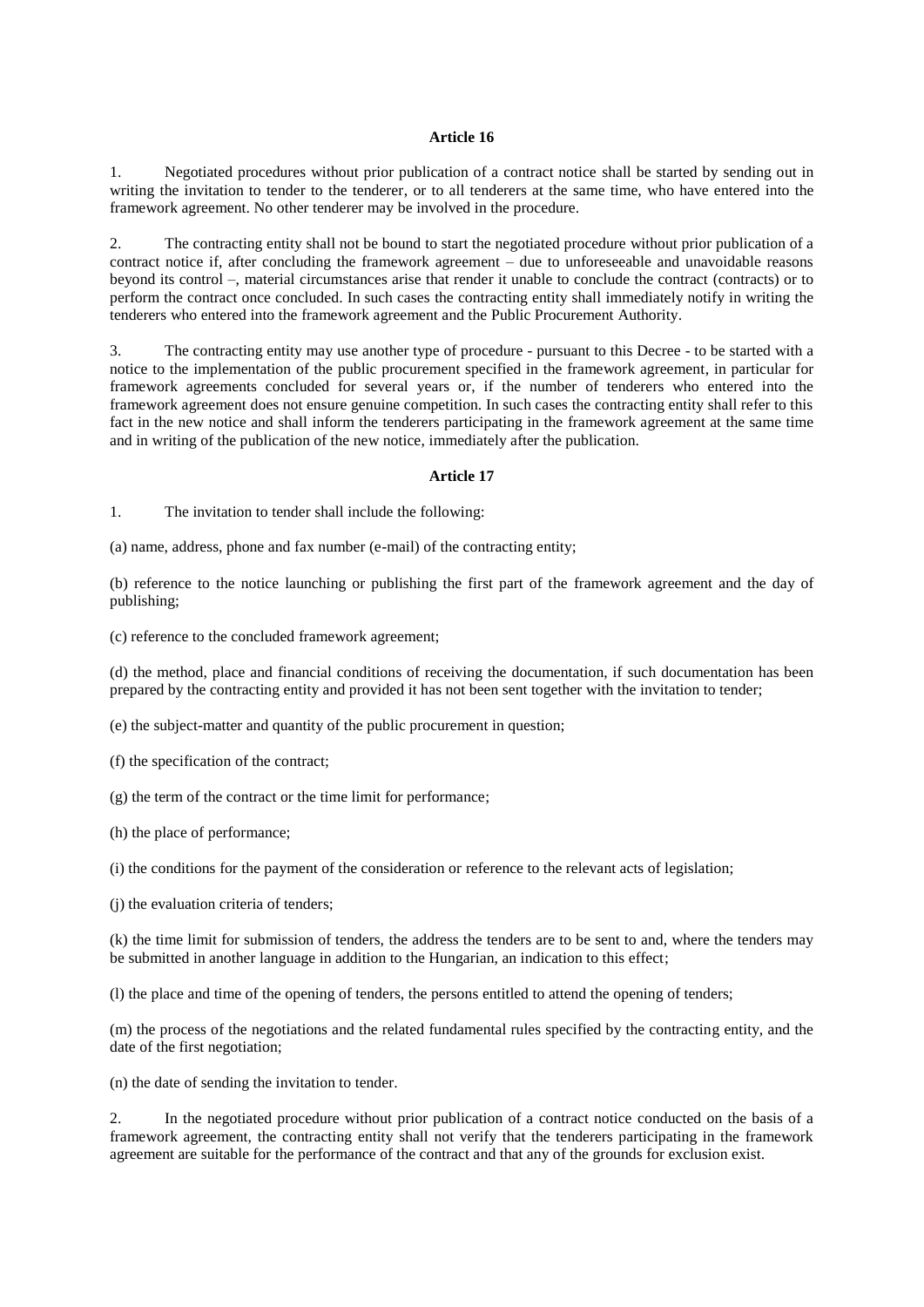3. The contracting entity may apply award criteria that differ from the criteria used in the contract award procedure aimed at the conclusion of the framework agreement, where it has already specified thereto in the course of the contract award procedure aimed at the conclusion of the framework agreement in the invitation launching the procedure or in the documentation, and if such criteria formed part of the framework agreement.

## **Article 18**

1. The terms and conditions specified in the framework agreement shall not be substantially modified in the invitation to tender, in the tender itself or as a result of the negotiation (negotiations). With regard to the amount of consideration and - in case of the award criteria for assessing the most economically advantageous tender - with regard to the content elements evaluated pursuant to the constituent factors the tenderer may only submit a more favourable tender than the conditions specified in the framework agreement. Such modification shall not entail any change in the characteristics or circumstances of the subject-matter or the terms of the contract concluded under the scope of the framework agreement compared to the relevant subject-matter or the terms set out in the framework agreement that would have not allowed the application of a negotiated procedure without prior publication of a contract notice.

2. The negotiations between the contracting entity (entities) and one or more tenderer(s) conducted in the course of a negotiated procedure without prior publication of a contract notice, are aimed at reaching an agreement on the contract terms not specified in the framework agreement and providing the contracting entity with the opportunity to conclude the contract with the tenderer offering the most advantageous valid offer.

# *8. Procedure for establishing that a given activity is directly exposed to competition*

## **Article 19**

1. The applicability of Article 118(7) and (8) of the PPA shall be established in conformity with the provisions on competition set out by the Treaty on the Functioning of the European Union. The characteristics of the activity specified in Article 114(2) of the PPA, the existence of the alternative services, the prices and the actual or potential presence of more than one supplier of the services in question on the market shall be in particular examined.

2. For the purposes of paragraph 1, free access to a market shall be deemed not to be restricted if the Member State in question has implemented and applied the provisionsof Annex XI of Directive 2004/17/EC of the European Parliament and of the Council. If the free access to a given market may not be presumed on the basis of this, it must be demonstrated that access to the market in question is free de facto and de jure.

3. The decision of the European Commission on the applicability of Article 118(7) and (8) of the PPA may be initiated by the Hungarian Competition Authority or the contracting entity, notifying the Public Procurement Authority at the same time, if it is believed that the conditions of the applicability of Article 118(7) and (8) of the PPA exist in case of an activity specified in Article 114(2) of the PPA. The European Commission may initiate a procedure to this effect ex officio as well.

4. If the procedure of the European Commission is initiated by the Hungarian Competition Authority, in addition to the dispatch of its reasoned opinion, it shall inform the European Commission at the same time of all relevant facts in relation to the performance of the given activity under conditions of competition, in particular of any legislative provision, administrative decision, agreement concerning compliance with the conditions set out in paragraph 1.

5. If the procedure of the European Commission is initiated by the contracting entity or the European Commission ex officio, the Hungarian Competition Authority shall notify the European Commission of the information specified in paragraph 4, if requested.

## *Final provisions*

## **Article 20**

This Decree shall enter into force on 1 January 2012, the provisions herein shall be applied for public procurements launched after the entering into force of this Decree.